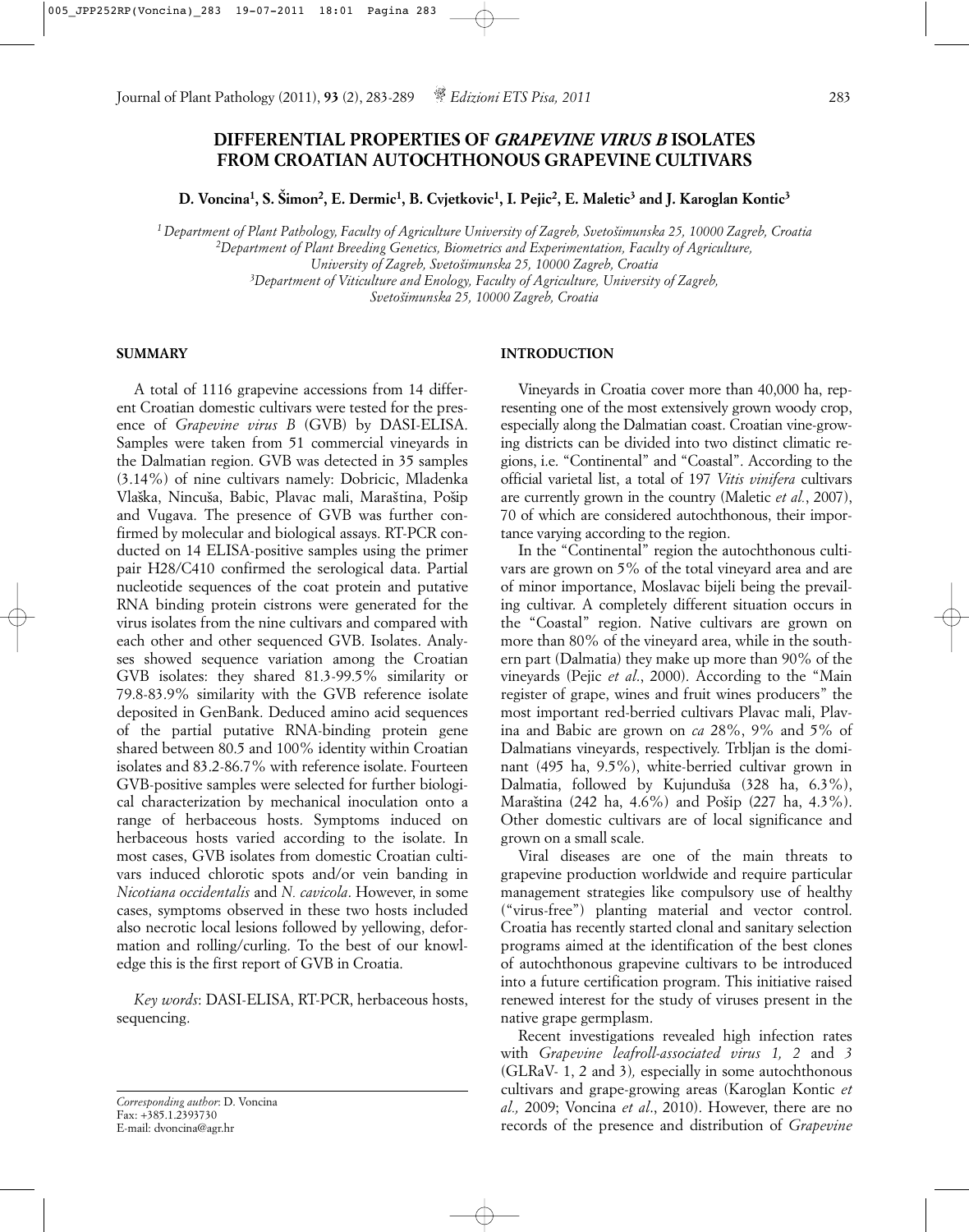*virus B* (GVB), the putative causal agent of corky bark disease, which is widespread in most grape-growing regions of the world (Martelli and Boudon-Padieu, 2006), and is included in the OEPP/EPPO certification scheme for grapevine (Anonymous, 2008). This virus has filamentous particles *ca.* 800 nm in length, containing a single-stranded RNA *ca.* 7,600 nucleotides in size (Boscia *et al.*, 1993). Long distance transmission is ensured by infected planting material while short distance transmission is mediated by several species of pseudococcid mealybugs from the genera *Pseudococcus* and *Planococcus* (Boscia *et al.*, 1993; Garau *et al*., 1995; Golino *et al.*, 1995). GVB incidence has recently been the objective of studies conducted on local grape germplasm in Italy (Credi *et al.*, 2003) and in Slovenia (Tomazic *et al.*, 2005) but not in Croatia, a lack of knowledge that prompted the present investigation.

# **MATERIALS AND METHODS**

**Survey and plant material.** Surveys were carried out during autumn 2006 in Dalmatia (southern coastal region of Croatia), the main growing area of 14 autochthonous cultivars. Samples were collected from 51 commercial vineyards included in the clonal selection scheme (Maletic *et al.,* 2008). Each sample was represented by at least 3 lignified cuttings taken from the basal part of the plant. Samples were labeled, placed in plastic bags and stored at 4°C until testing, which was done within the following 60 days. The number of samples/cultivar roughly mirrored their importance: i.e. the most important domestic red-berried cv. Plavac mali was represented with the greatest number of samples (284) taken from 17 different vineyards. A total of 1116 samples were collected and analysed.

**Serological tests.** Serological detection of GVB was done by DASI-ELISA using a commercial kit (Agritest, Italy). Cortical shavings taken from each cutting from one grapevine accession were mixed together to a total weight of 0.2 g and used as antigen source. Shavings were pulverized in a mortar with the addition of liquid nitrogen and mixed with 3 ml of grapevine extraction buffer (Agritest) All steps of DASI-ELISA were carried out according to manufacturer's instructions and readings were made with an EL800 spectrophotometer (BioTek, USA) at a wavelength of 405 nm 2 h after adding p-nitrophenylphosphate (Sigma, USA). Samples with absorbance greater than three times the average value of the negative controls were considered positive. Cuttings from some GVB-positive plants or from vines with questionable ELISA results were self rooted and tested again during June 2008 using young leaf petioles as the source of antigen.

**RNA** extraction and **RT-PCR**. Fourteen randomly selected samples positve in DASI-ELISA were also tested by RT-PCR to confirm the serological results. Total RNA was extracted from 100 mg of cortical shavings using an RNeasy Plant Mini Kit (Qiagen, Germany) following the manufacturer's instructions. Concentrations of extracted RNA were measured with a BioPhotometer (Eppendorf, Germany) at a wavelength of 260 nm after 1:50 dilution with 10 mM Tris-HCl buffer (pH 7.0). Absorbance was measured 5 times per sample and the average value was calculated. According to the absorbance values obtained, 1 to 3 µl of RNA (approximately 100 ng) were used as a template for RT-PCR. The reaction was conducted using a Qiagen OneStep RT-PCR kit in a 25 µl PCR-mixture consisting of: 5 µl Qiagen OneStep RT-PCR buffer, 1 µl dNTP mix, 1 µl of Qiagen OneStep RT-PCR enzyme mix, 5 µl of Q-solution and 0.6 µM of each primer pair H28/C410 (Minafra and Hadidi, 1994). Cycling conditions were as follows: reverse transcription at 47°C for 50 min followed by the initial denaturation step at 95°C for 15 min and 35 cycles of DNA amplification (94°C for 30 sec, 50°C for 1 min, 72°C for 90 sec). Final extension was at 72°C for 10 min. Reaction products were analyzed by electrophoresis in 1.5% agarose gel buffered in 1X TBE, stained in ethidium bromide and visualized under UV light.

**Sequencing and phylogenetic analysis.** RT-PCR products obtained from the nine grapevine accessions were purified using a GenElute PCR clean-up kit (Sigma, USA) according to the manufacturer's instructions and directly sequenced by the dideoxynucleotide termination cycle method using a BigDye Terminator v3.1 Cycle Sequencing Kit (Applied Biosystems, USA). The sequencing mix was prepared by diluting BigDye Terminator v3.1 Ready Reaction Mix with BigDye terminator sequencing buffer (5X) at 1:4 ratio. Cycle sequencing was performed as follows: 2 µl of cDNA was mixed with 2  $\mu$ l of sequencing mix, 1  $\mu$ l of primer (3.2 pmol) and brought to a final volume of 7 µl with ultra pure water. The PCR cycle was as follows: initial denaturation at 96°C for 1 min followed by 35 cycles of DNA amplification (denaturation at 95°C for 20 sec, annealing of primer at 55°C for 15 sec and elongation at 60°C for 4 min). Each amplified product was brought to a final volume of 10 µl with ultra pure water, then purified by a BigDye XTerminator purification kit (Applied BioSystems, USA) according to the manufacturer's instructions. Purified fragments were sequenced in an ABI 3130 Genetic Analyzer (Applied Biosystems, USA) in both directions. Sequences were edited using BioEdit Sequence Alignment Editor ver. 7.0.9.0 (Hall, 1999). Pairwise sequence comparisons of Croatian GVB isolates and GVB sequences available in GenBank were done with ClustalW program (Higgins *et al.,* 1994).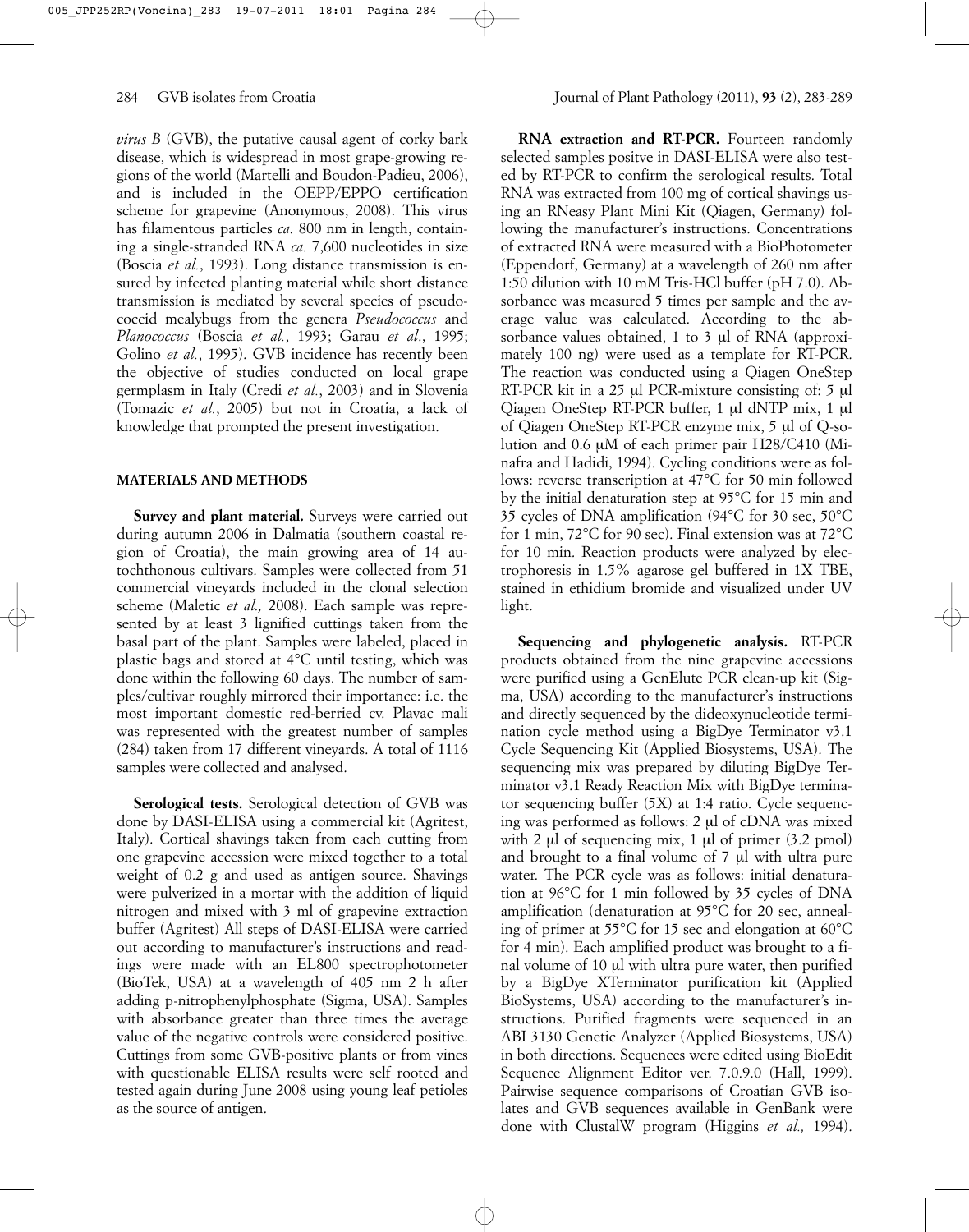Fragments of each sequence coding for the partial putative RNA binding protein were aligned and imported in the ModelTest (Posada and Crandall, 1998) for calculation of likelihood scores using 11 schemes and based on Akaike information criterion values (Akaike, 1974). The best model was chosen (GTR+G) and Bayesian analysis was performed using MrBayes 3.1 program (Ronquist and Helsenbeck, 2003) with four chains and 500,000 generations. The consensus phylogram and clade credibility values were visualized using TreeView program (Page, 1996) and GVA P163M5 isolate (accession No. DQ855082) as an outgroup.

**Biological assays.** Dormant cuttings from 14 DASI-ELISA- and RT-PCR-positive grapevine accessions were self rooted under greenhouse conditions to obtain growth for mechanical transmission to *Nicotiana occidentalis* and *Nicotiana cavicola.* To increase susceptibility, 24 h before inoculation test plants were placed in darkness (Albrechsten, 2006). As a source of inoculum 1 g of petioles from young leaves was ground in a mortar in the presence of 5 ml of 3% nicotine in 0.01 M potassium phosphate and 0.01 M cysteine HCl (Boscia *et al.*, 1993). Each extract was rubbed on three plants of *N. occidentalis* and *N. cavicola* at the 4-6 fully developed leaf stage which were previously dusted with carborundum. Negative controls were inoculated in the same way using plant material from a GVB-negative vine. Before and after inoculation plants were kept under conditions of 12 h lighting at an average temperature of 22°C and 12 h of darkness at an average temperature of 20°C. Plants were observed daily for a period of one month for symptom development to be then tested for GVB, *Arabis mosaic virus* (ArMV), *Grapevine fanleaf virus* (GFLV), *Grapevine virus A* (GVA) and GLRaV-2 by ELISA according to the protocols provided by the manufacturer of the reagents (Agritest, Italy).

#### **RESULTS AND DISCUSSION**

DASI-ELISA revealed that of the 1116 tested grapevine accessions 35 (3.14%) were infected by GVB. A similarly low infection rate (2.4%) was found in Italy during clonal selection of *V. vinifera* cultivars (Credi *et al.*, 2003). Considering that our survey dealt with plants with apparently good agronomical traits and without visible symptoms on the foliage, it is likely that GVB infection rate is somewhat greater than determined in this study.

GVB-positive samples were checked for the presence of symptoms on the woody cylinder. After bark removal the majority, but not all, of samples showed abnormalities of the woody cylinder resembling those of the rugose wood complex disease (Martelli and Boudon-Padieu, 2006). However, none of the GVB-infected

plants died two years post-ELISA tests, although some appeared less vigorous in comparison with GVB-free surrounding plants of the same variety.

To compare the suitability of different tissues for GVB detection, ELISA was done on a limited number of positive samples using cortical tissue from dormant cuttings or leaf petioles from vegetating self-rooted cuttings. Ten of 19 tested samples were positive in both tests regardless of the type of tissue used for virus extraction. Additionally, two accessions (BAB-100 and PMC-093) that in assays from cortical shavings were scored as being of uncertain infection status (absorbance values between two and three times the average value of negative controls), were positive in tests performed during vegetation. The presence of GVB in both samples was confirmed by RT-PCR and successful transmission to herbaceous hosts. The opposite results were obtained for six accessions (BAB-054, VM-148, VN-108, PMC-009, VVL-137 and VVL-143) that tested negative during vegetation, but not when dormant cuttings were used as virus source. ELISA results were confirmed via RT-PCR assays for all samples except for VM-148 and PMC-009 that were not subjected to amplification. Interestingly, one accession (MAR-101) was negative in ELISA tests but positive in RT-PCR and biological assays.

For the majority of samples, cortical shavings taken from dormant cuttings were the best source for GVB detection by ELISA, in agreement with the results by Bonavia *et al.* (1996). Nevertheless, in our experience, 7 out of 19 tested grapevine accessions gave the highest ELISA response when green tissue was used as antigen source (Table 1).

The highest infection rate (30.61%) was observed in a cv. Mladenka vineyard in the Kaštela district. The reason for such a high infection rate may be the use of buds from infected mother plants for establishing the new vineyard or because of efficient dissemination of the virus by mealybug vectors. The presence of vectors in the sampled vineyards was not checked. Nevertheless, during summer and autumn of 2006, *Planococcus ficus*, a vector of GVB, was frequently found in Dalmatian vineyards (Masten Milek, 2007) and *Pseudococcus longispinus* is commonly present on *Carissa* sp. in the coastal Croatian region (Masten Milek, 2007). Thus, mealybugs may disseminate GVB in vineyards of this area.

Some ELISA-positive samples (including some uncertain ones) were further tested by RT-PCR using the primer set H28/C410 designed to amplify a genomic portion including a dozen of the 3'-terminal codons of the viral CP gene, the short intergenic region (IR) and almost the entire ORF5 (113 out of 124 codons) coding for a putative RNA-binding protein (Saldarelli *et al.,* 1996; Shi *et al.*, 2004). Amplicons of the expected size (460 bp) were obtained from all tested samples includ-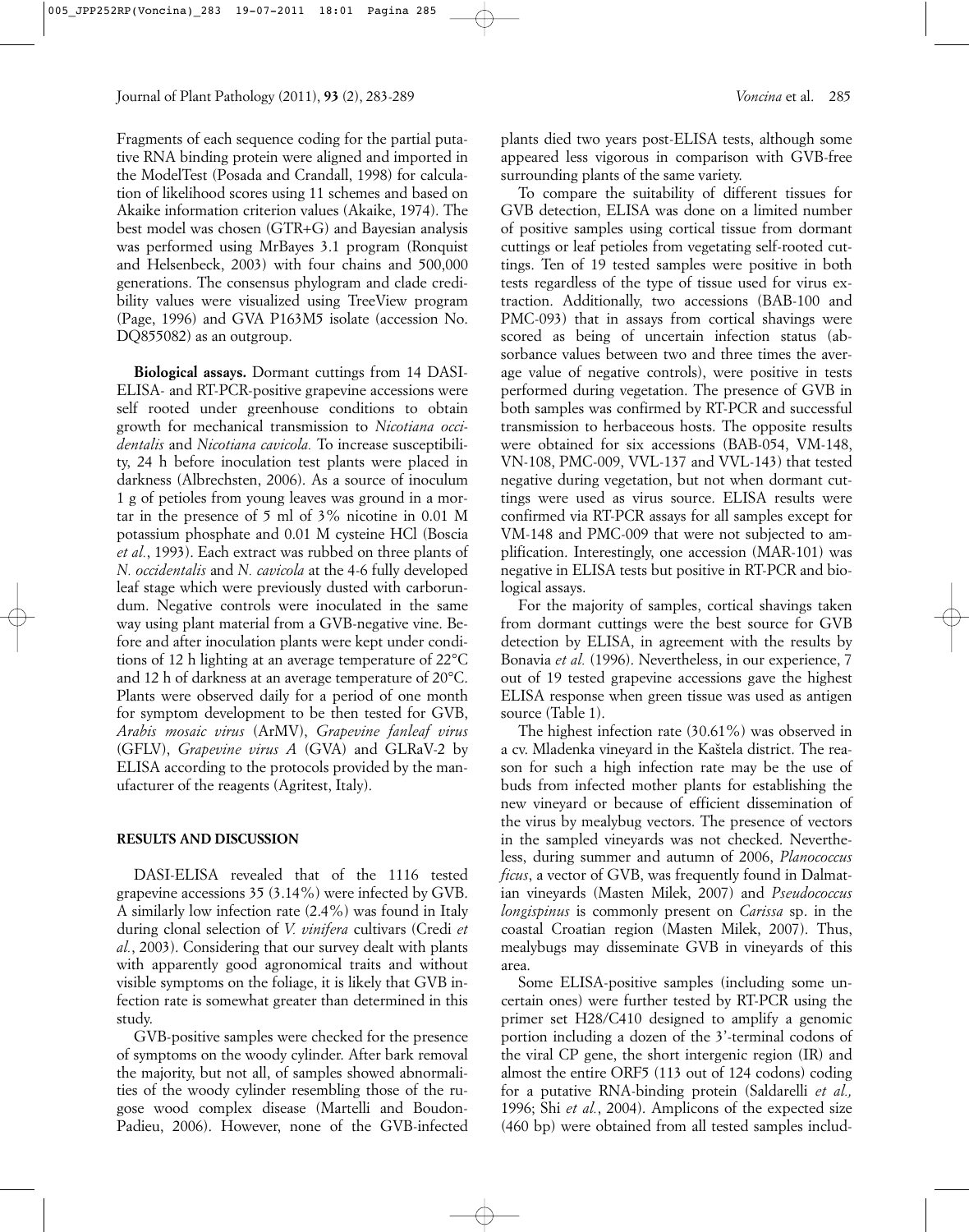| Cultivar                                | Grapevine                               | Location                      | <b>ELISA</b> | <b>ELISA</b> | $RT$ - $PCR$             | Mechanical               | Sequencing               |
|-----------------------------------------|-----------------------------------------|-------------------------------|--------------|--------------|--------------------------|--------------------------|--------------------------|
|                                         | accession                               |                               | readings*    | readings**   |                          | transmission             |                          |
| Babic                                   | <b>BAB-051</b>                          | Primosten, vineyard 1         | 1.231        | 0.843        | nt                       | nt                       | nt                       |
|                                         | <b>BAB-054</b>                          | Primosten, vineyard 2         | 0.387        | 0.269        | $\ddot{}$                | unsuccessful             | nt                       |
|                                         | <b>BAB-063</b>                          | Primosten, vineyard 2         | 0.841        | 1.481        | $\ddot{}$                | positive                 | nt                       |
|                                         | <b>BAB-100</b>                          | Primosten, vineyard 1         | 0.247        | 0.567        | $\! + \!$                | positive                 | done                     |
| Dobricic                                | VD-101                                  | Kastela, vineyard 1           | 2.423        | 0.953        | $+$                      | positive                 | done                     |
|                                         | $VD-102$                                | Kastela, vineyard 1           | 1.067        | 0.640        | $\ddot{}$                | positive                 | done                     |
| Marastina                               | <b>MAR-101</b>                          | Danilo Biranj                 | 0.217        | 0.241        | $\ddot{}$                | positive                 | nt                       |
|                                         | <b>MAR-103</b>                          | Danilo Biranj                 | 0.451        | 0.712        | nt                       | nt                       | nt                       |
| Mladenka                                | VM-102                                  | Kastela, vineyard 2           | 1.151        | nt           | nt                       | nt                       | nt                       |
|                                         | VM-104                                  | Kastela, vineyard 2           | 0.435        | nt           | nt                       | nt                       | nt                       |
|                                         | VM-113                                  | Kastela, vineyard 2           | 0.767        | nt           | nt                       | nt                       | $\mathbf n$              |
|                                         | VM-114                                  | Kastela, vineyard 2           | 1.235        | nt           | nt                       | nt                       | nt                       |
|                                         | VM-118                                  | Kastela, vineyard 2           | 2.284        | nt           | nt                       | nt                       | nt                       |
|                                         | VM-119                                  | Kastela, vineyard 2           | 0.342        | nt           | nt                       | nt                       | nt                       |
|                                         | VM-120                                  | Kastela, vineyard 2           | 1.01         | nt           | nt                       | nt                       | nt                       |
|                                         | $VM-121$                                | Kastela, vineyard 2           | 3.823        | nt           | nt                       | nt                       | nt                       |
|                                         | VM-123                                  | Kastela, vineyard 2           | 0.457        | nt           | nt                       | nt                       | nt                       |
|                                         | VM-132                                  | Kastela, vineyard 2           | 3.636        | 0.911        | $\ddot{}$                | unsuccessful             | done                     |
|                                         | VM-133                                  | Kastela, vineyard 2           | 0.745        | nt           | nt                       | nt                       | nt                       |
|                                         | VM-134                                  | Kastela, vineyard 2           | 0.745        | nt           | nt                       | nt                       | nt                       |
|                                         | VM-135                                  | Kastela, vineyard 2           | 1.428        | nt           | nt                       | nt                       | nt                       |
|                                         | VM-148                                  | Kastela, vineyard 2           | 0.661        | 0.377        | nt                       | nt                       | nt                       |
|                                         | VM-149                                  | Kastela, vineyard 2           | 0.487        | nt           | nt                       | nt                       | nt                       |
| Nincusa                                 | $VN-108$                                | Kastela, vineyard 3           | 0.447        | 0.517        | $\ddot{}$                | unsuccessful             | done                     |
| Plavac<br>mali                          | PMC-009                                 | Island Vis, vineyard 1        | 0.760        | 0.487        | nt                       | nt                       | nt                       |
|                                         | <b>PMC-010</b>                          | Island Vis, vineyard 1        | 2.765        | 1.701        | $^{+}$                   | positive                 | nt                       |
|                                         | <b>PMC-011</b>                          | Island Vis, vineyard 1        | 0.316        | 0.753        | $+$                      | positive                 | done                     |
|                                         | <b>PMC-085</b>                          | Island Korcula,               | 1.087        | 0.888        | $^{+}$                   | positive                 | done                     |
|                                         |                                         | vineyard 1                    |              |              |                          |                          |                          |
|                                         | PMC-093                                 | Island Korcula,<br>vineyard 1 | 0.267        | 1.197        | $\! + \!\!\!\!$          | positive                 | nt                       |
|                                         | PMC-169                                 | Peninsula Peljesac            | 0.313        | nt           | nt                       | nt                       | nt                       |
| Posip                                   | $PO_$ -047                              | Island Korcula,<br>vineyard 2 | 0.967        | nt           | nt                       | nt                       | nt                       |
| Vlaska                                  | <b>VVL-101</b>                          | Kastela, vineyard 4           | 0.847        | 0.687        | nt                       | nt                       | nt                       |
|                                         | <b>VVL-137</b>                          | Kastela, vineyard 5           | 0.800        | 0.404        | $\ddot{}$                | positive                 | done                     |
|                                         | <b>VVL-143</b>                          | Kastela, vineyard 5           | 1.099        | 0.387        | $\! + \!\!\!\!$          | positive                 | done                     |
| Vugava                                  | <b>VUG-115</b>                          | Island Vis, vineyard 2        | 0.313        | nt           | nt                       | nt                       | nt                       |
|                                         | ELISA positive controls (average value) |                               | 2.910        | 3.951        | $\overline{\phantom{a}}$ | L                        | $\overline{a}$           |
| ELISA negative controls (average value) |                                         |                               | 0.103        | 0.176        | $\overline{\phantom{a}}$ | $\overline{\phantom{a}}$ | $\overline{\phantom{a}}$ |

**Table 1.** Detection of GVB by ELISA and RT-PCR in infected Croatian native grapevine cultivars.

\* ELISA made from cortical shavings during the dormant period. \*\* ELISA made from petioles of young leavesin June. nt not tested. ELISA readings in bold indicate positive grapevine accessions with absorbance greater than three times the average value of the negative controls.

ing those were serologically doubtful (BAB-054, BAB-100, MAR-101, VN-108, PMC-093, VVL-137 and VVL-143) (Fig. 1).

Nucleotide sequences of the GVB isolates determined in this study have been deposited in GenBank under the following accession Nos: HM042895 (BAB-100); HM042896 (PMC-011); HM042897 (PMC-085); HM042898 (VD-101), HM042899 (VD-102); HM042900 (VM-132); HM042901 (VN-108);

#### HM042902 (VVL-137); HM042903. (VVL-143).

Sequence analyses showed that nucleotide (nt) identity among Croatian GVB isolates ranged between 81.3 and 99.5%. Grapevine accessions taken from the same vineyard, such as VVL-137/VVL-143 and VD-101/VD-102 shared the highest nt identity (99.0 and 99.5% respectively), suggesting infection with the same strain of GVB. Comparison analyses with the GVB reference isolate (NC\_003602) showed between 79.8 and 83.9%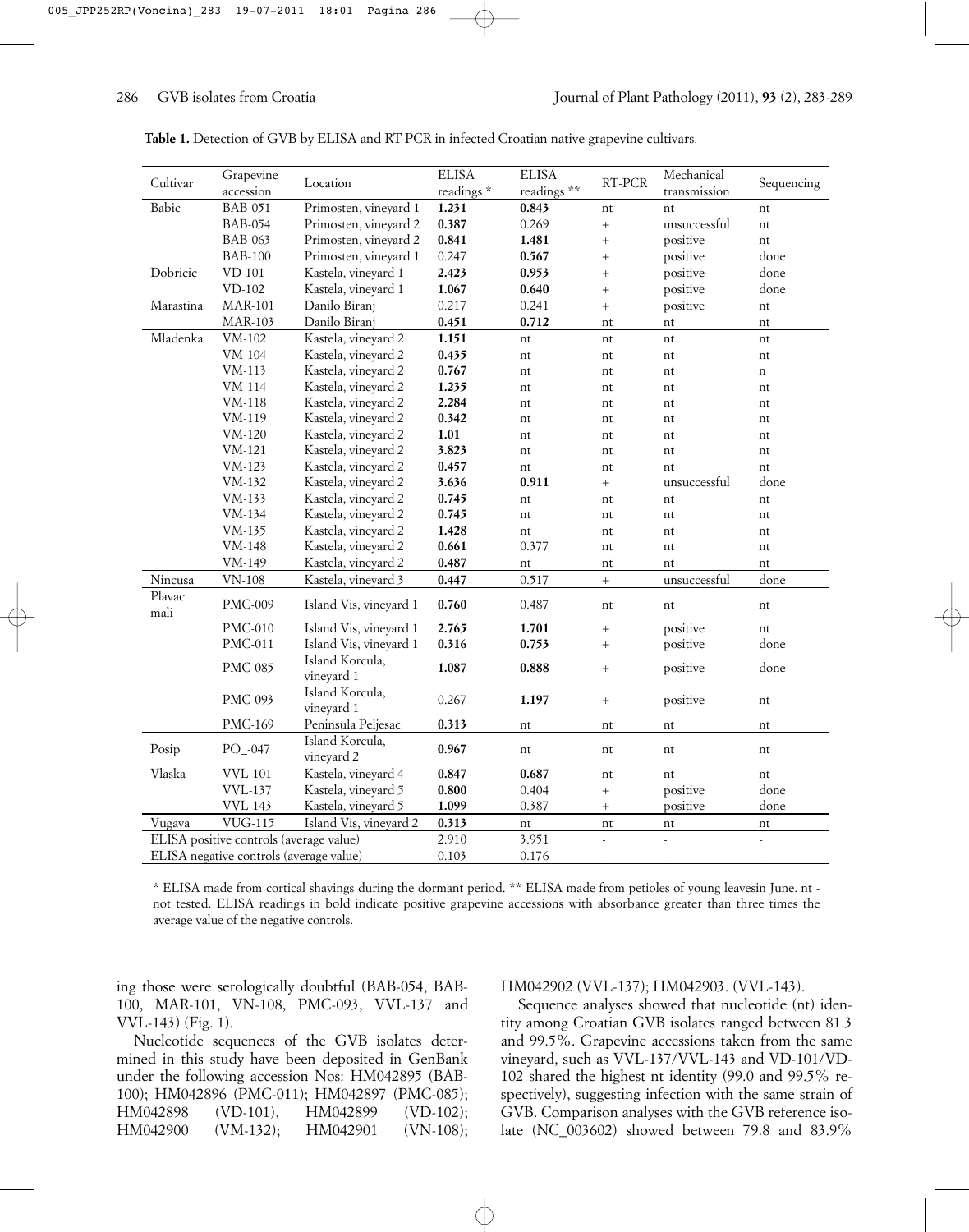

**Fig. 1.** Ethidium bromide-stained agarose gel of RT-PCR products generated from grapevine accessions using primers H28/C410. Lanes 1-14 contain different grapevine accessions, negative control is in lane N and positive control in lane P. Reference markers (100 bp ladder, Intron Biotechnology, Korea) are in lanes M.

identity at the nt level. Comparison of the amino acid sequences of part of the putative RNA-binding protein gene showed between 81.4 and 100% identity among the Croatian isolates and between 83.2% and 86.7% with GVB reference isolate (Table 2). Our results are similar to those published by Shi *et al.* (2004), who reported identities varying between 76% and 100% in the same genomic region among 20 GVB isolates from three different countries.

From the phylogenetic tree (Fig. 2) it is evident that the isolates PMC-085, VN-108 and VM-132 are the most distant and cluster with isolate GVB 17NM1 from Japan. Sample PMC-011 clustered with Murcia M5 and Murcia M9 sample. Isolates from grapevine accessions from the same vineyard clustered closely (VD-101 and VD-102; VVL-137 and VVL-143). The explanation for such high sequence variation in Croatian isolates may be due to vegetative propagation of grapevine which can lead to mixing (and possible recombination) of different GVB strains from different sources, i.e. buds taken from mother plants of unknown sanitary status and rootstocks from nurseries multiplying foreign, sometimes untested planting material.

In contrast to results reported by Bonavia *et al*. (1996), GVB was successfully transmitted through mechanical inoculation to *N. cavicola* and *N. occidentalis* from 11 out of 14 grapevine accessions (78.6%). Symptoms observed were similar to those originally described by Boscia *et al.* (1993), and in all 11 cases infection was systemic. The first symptoms appeared 10-15 days after inoculation as polygonal chlorotic spots and vein banding/clearing, followed by necrotic local lesions, yellowing, deformation or puckering, downward or upward rolling of the leaves and rosette-like growth (Table 3). The type and timing of appearance of these symptoms depended on the specific GVB strain. The necrotic areas on stems described by Nickel *et al.* (2002) were not observed. There was not any correlation between induced symptoms and origin of the virus except in the case of VD-101 and VD-102 which produced very similar responses in theses hosts. Interestingly, in the case of BAB-100, we successfully transmitted two nepoviruses



**Fig. 2.** Phylogenetic tree constructed with partial amino acid sequences of the nine Croatian GVB isolates (BAB-100, PMC-011, PMC-085, VD-101, VD-102, VN-108, VM-132, VVL-137, VVL-143), and with GVB sequences from Gen-Bank: Murcia M5 (AJ748850), Murcia M9 (AJ748851), H1 (GU733707), 94/971 (EF583906), 17NM1 (AB222857), C1M63 (GQ415407), 953-1 (GU984638), reference isolate (NC\_003602). GVA isolate P163-M5 (DQ855082) was used as an outgroup. Bayesian analysis was done using the Mr-Bayes 3.1 program (Ronquist and Helsenbeck, 2003). Consensus phylogram and clade credibility values were visualized using TreeView program. Croatian isolates are highlighted in bold.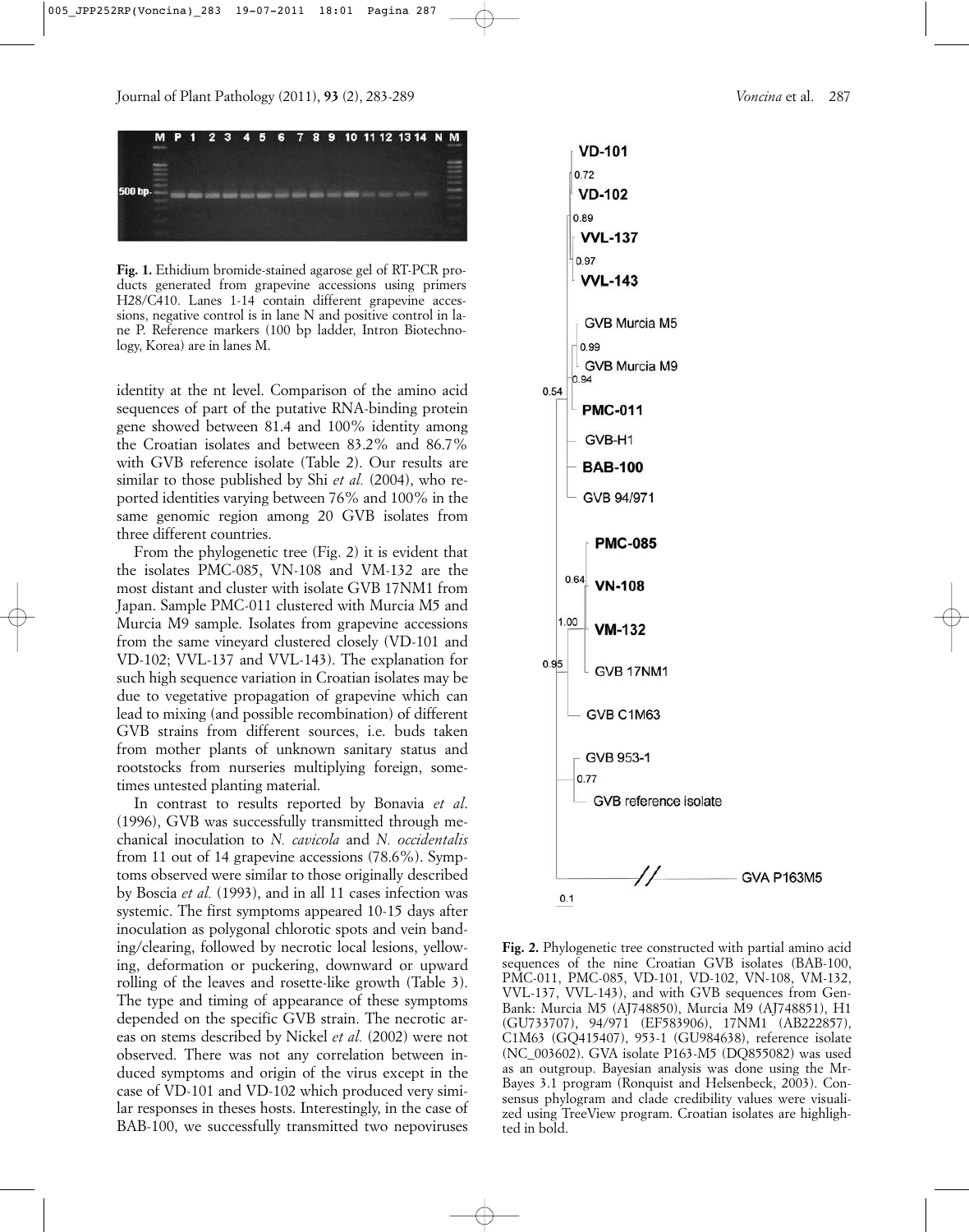| <b>Table 2.</b> Percent (%) identities between nucleotide and amino acid sequences of Croatian GVB isolates and the |  |  |
|---------------------------------------------------------------------------------------------------------------------|--|--|
| GVB reference isolate (accession No. NC 003602). Data above the diagonal correspond to nucleotide sequence          |  |  |
| identities of the entire PCR product (416 nts). Data below the diagonal report identities of 113 amino acid se-     |  |  |
| quences of the putative RNA binding protein.                                                                        |  |  |

| Isolates          | BAB- | PMC- | PMC- | VD-            | VD-  | VM-  | VN-  | VVL- | VVL- | Reference |
|-------------------|------|------|------|----------------|------|------|------|------|------|-----------|
|                   | 100  | 011  | 085  | 101            | 102  | 132  | 108  | 137  | 143  | isolate   |
| <b>BAB-100</b>    | п    | 91.6 | 82.5 | 93.5           | 93.8 | 82.5 | 82.2 | 92.8 | 92.6 | 81.5      |
| <b>PMC-011</b>    | 96.5 | п    | 81.9 | 91.4           | 91.6 | 81.9 | 81.5 | 91.4 | 91.1 | 82.2      |
| <b>PMC-085</b>    | 84.1 | 84.1 | п    | 81.9           | 82.5 | 98.3 | 98.3 | 81.5 | 81.7 | 79.8      |
| <b>VD-101</b>     | 95.6 | 95.6 | 81.4 | $\blacksquare$ | 99.5 | 81.9 | 81.7 | 97.6 | 97.4 | 83.7      |
| VD-102            | 95.6 | 95.6 | 81.4 | 100            | п    | 82.5 | 82.2 | 98.1 | 97.8 | 83.9      |
| VM-132            | 84.1 | 81.4 | 99.1 | 81.4           | 81.4 | п    | 98.1 | 81.5 | 81.7 | 79.8      |
| $VN-108$          | 83.2 | 83.2 | 98.2 | 80.5           | 80.5 | 97.4 | п    | 81.3 | 81.5 | 79.8      |
| <b>VVL-137</b>    | 95.6 | 95.6 | 81.4 | 99.1           | 99.1 | 81.4 | 80.5 | п    | 99.0 | 83.9      |
| <b>VVL-143</b>    | 96.5 | 96.5 | 82.3 | 98.2           | 98.2 | 82.3 | 81.4 | 99.1 | п    | 83.7      |
| Reference isolate | 85.8 | 86.7 | 84.1 | 86.7           | 86.7 | 84.1 | 83.2 | 86.7 | 86.7 | п         |

**Table 3.** Symptoms of GVB on herbaceous hosts observed 30 days post inoculation. The presence of GVB was confirmed by DASI-ELISA. All plants were also tested for the presence of ArMV, GFLV, GLRaV-2 and GVA.

| Grapevine        | Organ of         | Symptoms on                          |                             |  |  |
|------------------|------------------|--------------------------------------|-----------------------------|--|--|
| accession        | herbaceous hosts | Nicotiana cavicola                   | Nicotiana occidentalis      |  |  |
|                  | YL               | UR, PCS, D                           | PCS, VB                     |  |  |
| BAB-100*         | ΟL               | Y, PCS, VB of basal part, NLL on top | PCS, VB                     |  |  |
|                  | YL               | <b>PCS</b>                           | <b>PCS</b>                  |  |  |
| $VD-101$         | OL               | <b>PCS</b>                           | PCS,                        |  |  |
|                  | YL               | <b>PCS</b>                           | <b>PCS</b>                  |  |  |
| $VD-102$         | OL               | PCS, NLL on top                      | <b>PCS</b>                  |  |  |
|                  | YL               | UR, PCS, P, RG                       | DR, PCS; NLL, P             |  |  |
| <b>PMC-011</b>   | OL               | VB, Y, NLL                           | VB, PCS, NLL on top, P      |  |  |
|                  | YL               | VB, P, DR                            | PCS, P                      |  |  |
| <b>PMC-085</b>   | OL               | VВ                                   | VB on basal and middle part |  |  |
|                  | YL               | PCS, UR                              | <b>PCS</b>                  |  |  |
| <b>VVL-137</b>   | OL               | VB, PCS                              | VB, NLL on top, PCS         |  |  |
|                  | YL               | PCS, UR                              | PCS, Y, P                   |  |  |
| <b>VVL-143</b>   | OL               | VB, D, PCS                           | <b>PCS</b>                  |  |  |
| Negative control | YL               | <b>NS</b>                            | <b>NS</b>                   |  |  |
|                  | ΟL               | NS.                                  | NS.                         |  |  |

YL, young leaves; OL, old leaves; Y, yellowing; PCS, polygonal chlorotic spots; UR,upward rolling of the leaves; DR, downward rollingof the leaves; VB, vein banding; D, deformation; NLL, necrotic local lesions; P - puckered, RG rosette-like growth, NS - no symptoms.

BAB-100\* - ELISA positive for GVB, ArMV and GFLV.

(ArMV and GFLV) along with GVB. The presence of these additional viruses in both herbaceous plants did not affect significantly the symptomatology as induced by GVB only.

In conclusion, in several native grapevine cultivars from Dalmatia, we have identified and partially characterized a number of isolates of GVB, a virus that had not been previously recorded from Croatia. In the majority of the cases virus presence was accompanied by symptoms on the woody cylinder. Several randomly chosen GVB isolates were characterized biologically and molecularly. Both analyses showed variations, either in symptomatology induced in herbaceous indicator plants or at the nucleotide level. Taking into account that our survey targeted cultivars with relatively good agronomic traits (vigor, productivity, absence of obvious foliar symptoms) and that the ELISA kit employed was based on monoclonal antibodies it is possible that GVB is more widespread in Dalmatian vineyards than estimated in this study (*ca* 3%).